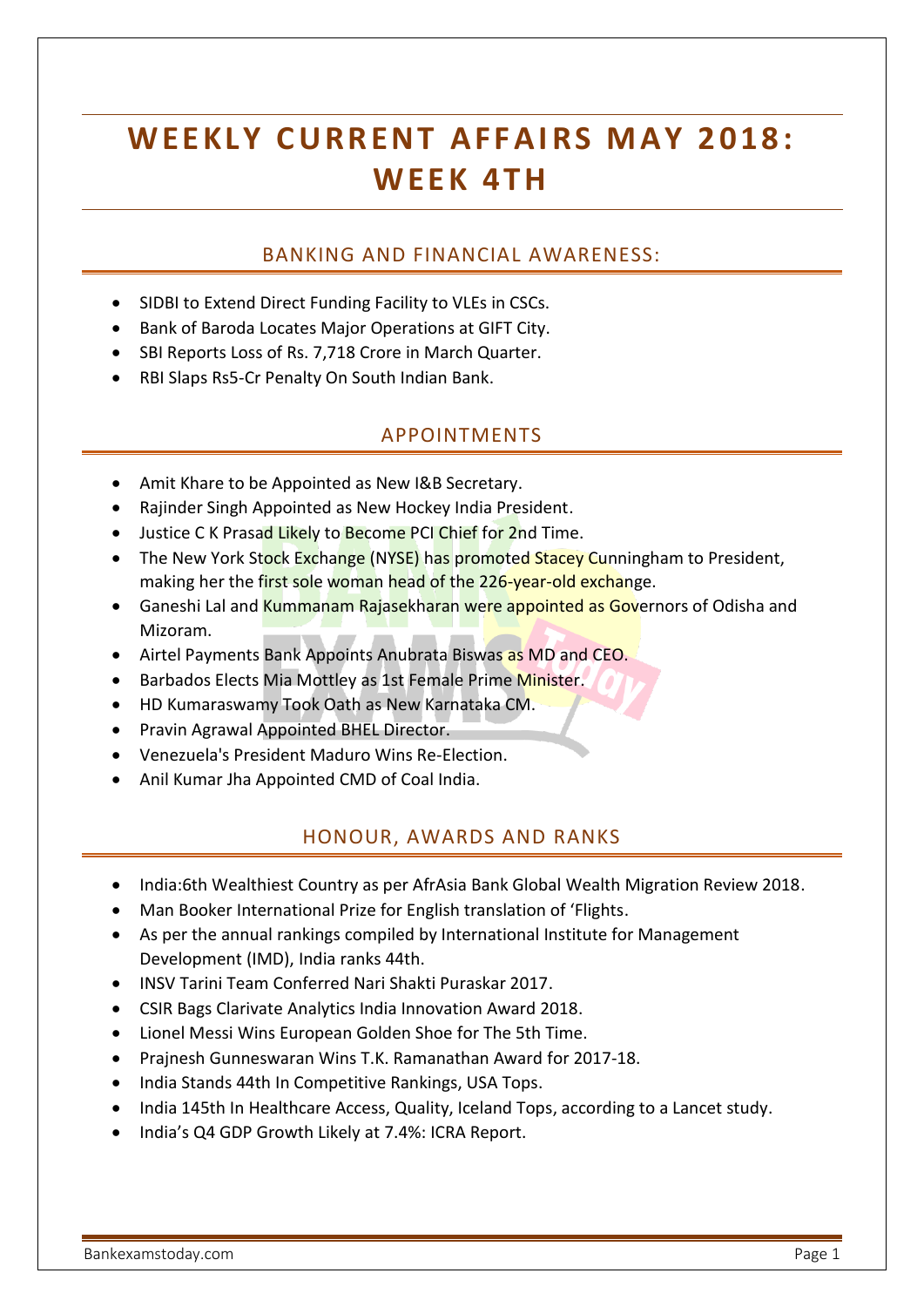# OBITUARY

- Alan Bean, 4th Man to Walk On the Moon Died.
- Telugu Writer Yaddanapudi Sulochana Rani Passes Away.

# MOU'S, AGREEMENT AND SUMMITS

- NITI Aayog has signed a Statement of Intent (SoI) with ABB to make India Artificial Intelligence ready.
- PM of Netherlands Inaugurates Indo-Dutch Ganga Forum.
- 5th India CLMV Business Conclave Held in Cambodia.
- PM Modi Leaves for Sochi for Informal Summit with Russian President.
- Finance Ministry Ties Up with 40 Companies Under Mudra Scheme.
- Ministry of Railway & Rail Vikas Nigam Limited Sign MoU.
- Mission Innovation Ministerial Meeting Held in Sweden.
- Prime Minister Modi Chairs 26th Pragati Interaction.

# IMPORTANT NEWS- WORLD

- 1st Floating Nuclear Power Plant Unveiled by Russia.
- According to an analysis by the National Crime Agency (NCA), Pakistan has been identified among three main source countries for money laundering in the UK.
- Indo-Dutch Ganga Forum Inaugurated by the PM of Netherlands.
- Mission Innovation (MI) Ministerial Held at Malmo, Sweden.
- Nepal -1st country in South East Asia to eliminate Trachoma.
- SCO Regional Anti-Terrorist Structure (RATS) meeting held in Pakistan.
- Netherlands PM Mark Rutte Arrives in India.
- Air Chief Marshal BS Dhanoa On 4-Day Visit to Israel.

#### IMPORTANT DATES

- The International Day for Biological Diversity is celebrated annually on May 22. The theme is "Celebrating 25 Years of Action for Biodiversity".
- Anti-Terrorism Day: 21 May

# IMPORTANT NEWS- INDIA

- NITI Aayog's Venture Capital Symposium 2018 Held in New Delhi.
- The Commission for Scientific and Technical Terminology (CSTT) has decided to adopt the acronym "AYUSH" as a word for scientific and technical purposes.
- Workshop on Challenges and Opportunities of Arbitration in SAARC Region Held in New Delhi.
- The Indira Gandhi National Centre for the Arts (IGNCA) will organize a children's theatre and personality development workshop from 21st May to 21st June, 2018 in New Delhi.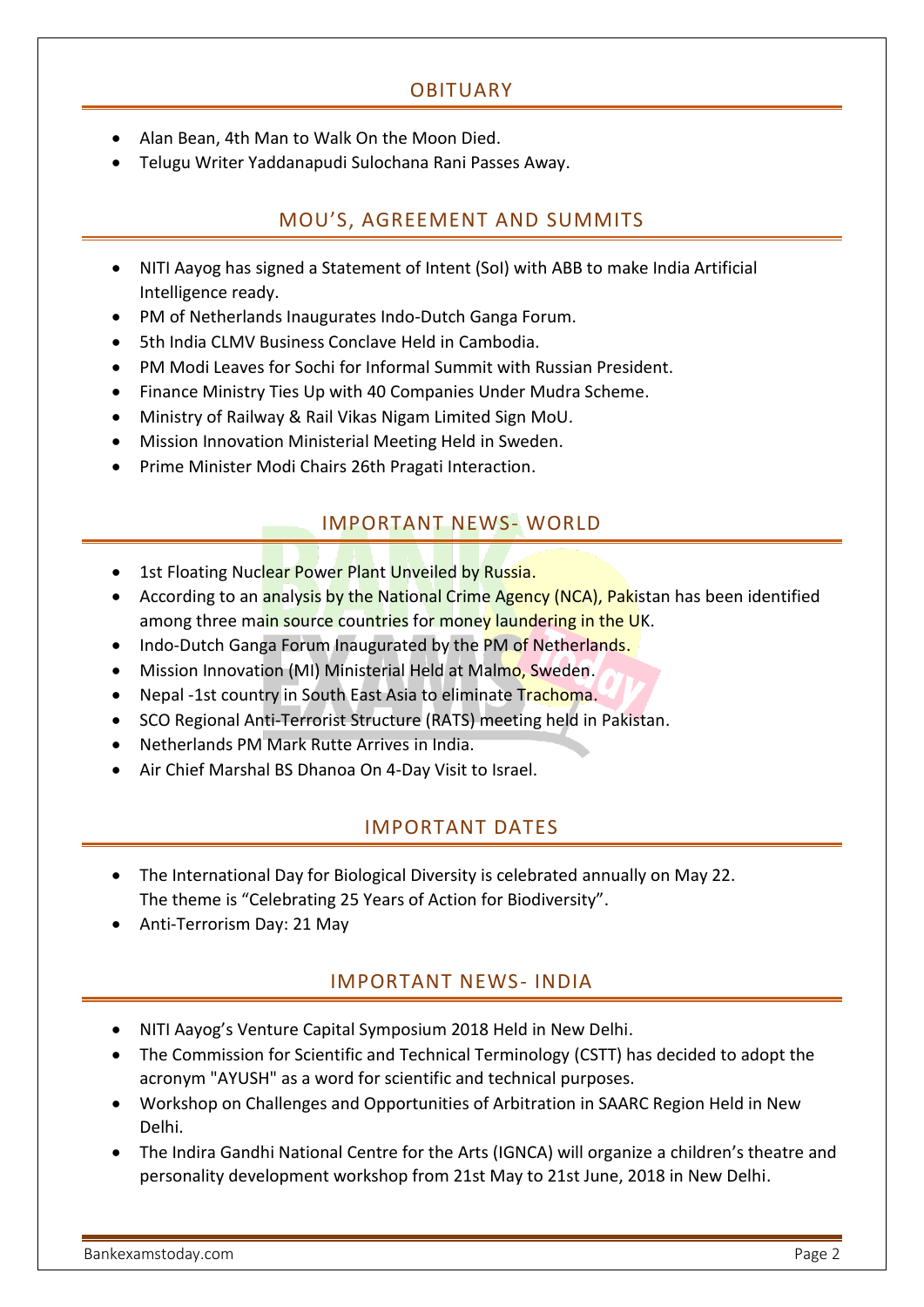- According to the Centre of Disease Control and Prevention (CDC), Nipah virus infection is an emerging disease.
- Union Finance Ministry ties up with 40 companies to extend loans under MUDRA scheme.
- Workshop on 'Ganga and its biodiversity: Developing a road map for habitat and Species conservation'.
- Union Govt. Releases Model Contract Farming Act 2018.
- Smart Cities Expo 2018 Started in New Delhi.
- The Union Cabinet has approved an ordinance to amend the Insolvency and Bankruptcy Code (IBC).
- Prakash Javadekar launches Samagra Shiksha scheme for school education.
- PMs of India and Bangladesh Inaugurate Bangla Bhavan in Shantiniketan.
- HRD Ministry Launches Samagra Shiksha Scheme.
- India to Achieve 9% Growth Rate by 2022: NITI Aayog.
- Government Notifies 8.55% Interest On PF for 2017-18.
- Sushant Singh Rajput to Promote 2 Major Initiatives of NITI Aavog.

# BUSINESS, SCIENCE AND TECHNOLOGY

- MCX Launches India's 1st Copper Options.
- MobiKwik Launches UPI On Platform, Offers Own VPA Handle.
- RIL Gets Green Nod for Rs 2,338 Cr Expansion Project in Maharashtra.
- India Successfully Test-Fires BrahMos Missile Along Odisha Coast.

# **DEFENCE**

- BrahMos Missile successfully test fired along Odisha coast.
- Navika Sagar Parikrama (INSV Tarini) Indian Navy's all-women crew completes circumnavigating around globe.
- Chhattisgarh to get 'Black Panther'- specialized combat unit.
- The joint military exercise between India and Nepal will be conducted at Pithoragarh, Uttarakhand from 30th May to 12th June 2018.
- Indian Navy Commissions 4th Ship of Landing Craft Utility MK-IV.
- Minimum Compensation of Rs1 Crore to Paramilitary Jawan Who Dies In Action.
- Tamil Nadu to Build India's Next Generation Defence Aircraft.

# IMPORTANT NEWS- STATES

- Prime Minister Narendra Modi inaugurated the Zojila Tunnel in Jammu and Kashmir's Leh district.
- 1st commercial flight of Arunachal Pradesh under UDAN scheme.
- Chief Minister Shivraj Singh Chouhan launched 'My MP Rojgar Portal' in Bhopal, Madhya Pradesh.
- Kishanganga Hydroelectric project inaugurated by PM Modi at J&K.